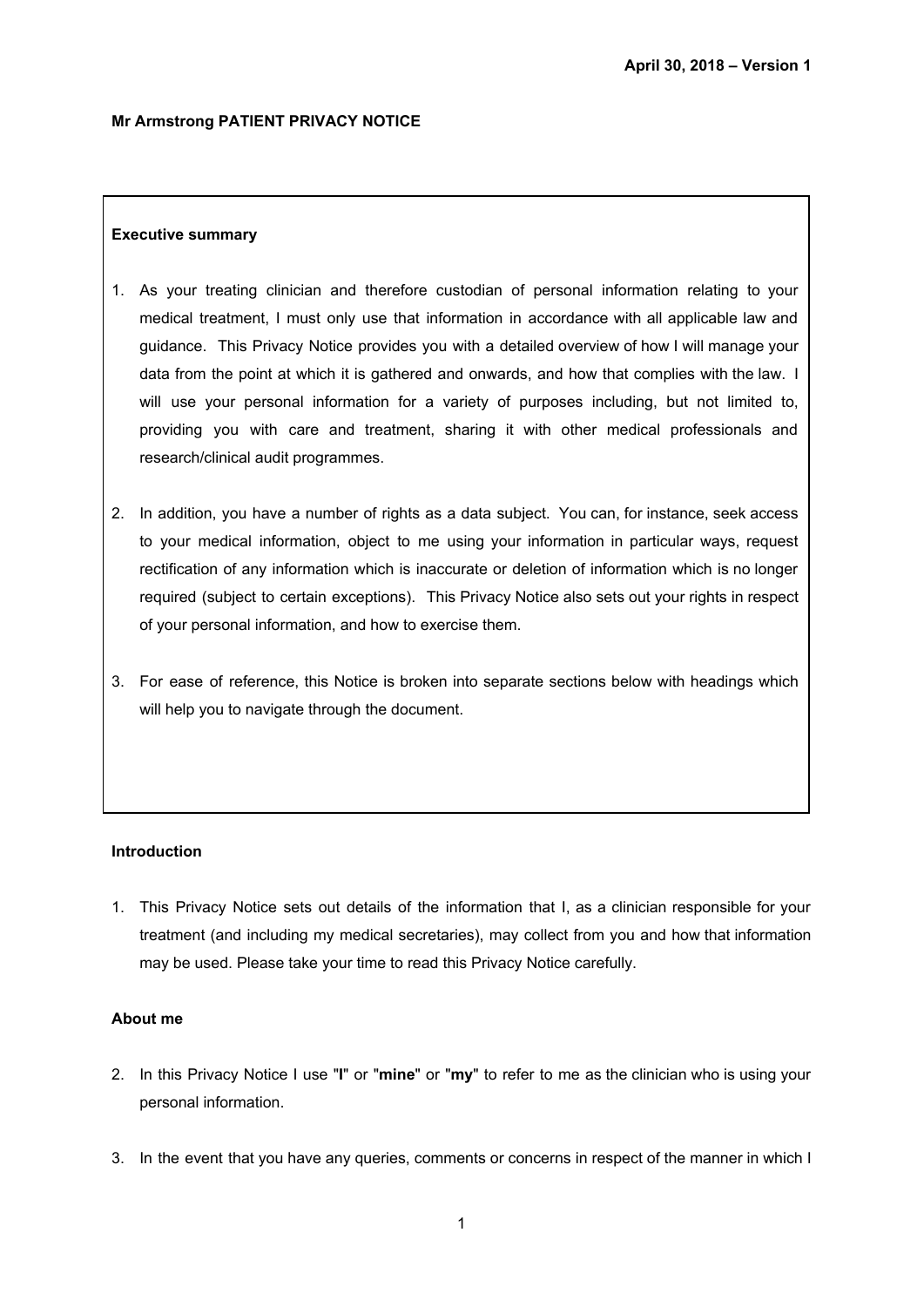have used, or potentially will use, your personal information then you should contact me directly and I would be happy to discuss further. Please call 01753 665463 or email armstrongsecretaries@spirehealthcare.com

### **Your personal data**

- 4. I (Anthony Armstrong) am a Data Controller in respect of your personal information which I hold about you. This will mainly relate to your medical treatment, but will be likely to also include other information such as financial data in relation to billing. I must comply with the data protection legislation and relevant guidance when handling your personal information, and so must any medical secretary who assists me in an administrative capacity. Your personal data may include any images taken in relation to your treatment which must not only be managed in accordance with the law, this Privacy Notice but also all applicable professional standards including guidance from the General Medical Council and British Medical Association.
- 5. I will provide your treatment from a Spire Healthcare Hospital/BMI Healthcare and, in due course, it may be necessary for Spire/BMI Healthcare to also process your personal data. I will do so in accordance with the law, the principles of this Privacy Notice and to the extent that it is necessary to do so. This could be where Spire/BMI Healthcare needs to arrange other healthcare services as part of your treatment, such as nursing or dietician advice, or support other aspects of the treatment which I provide to you. In that case, Spire/BMI Healthcare will become a joint Data Controller in respect of your personal information and you will be provided with a copy of their Privacy Notice which sets out how they will manage that information.
- 6. Your personal information will be handled in accordance with the principles set out within this Privacy Notice. This means that whenever I use your personal data, I will only do so as set out in this Privacy Notice. From time to time, I may process your personal information at a non-[Spire/other independent provider] site (medical or non-medical), as may my medical secretary.

### **What personal information do I collect and use from patients?**

- 7. I will use "special categories of personal information" (previously known as "sensitive personal data") about you, such as information relating to your physical and mental health.
- 8. If you provide personal information to me about other individuals (including medical or financial information) you should inform the individual about the contents of this Privacy Notice. I will also process such information in accordance with this Privacy Notice.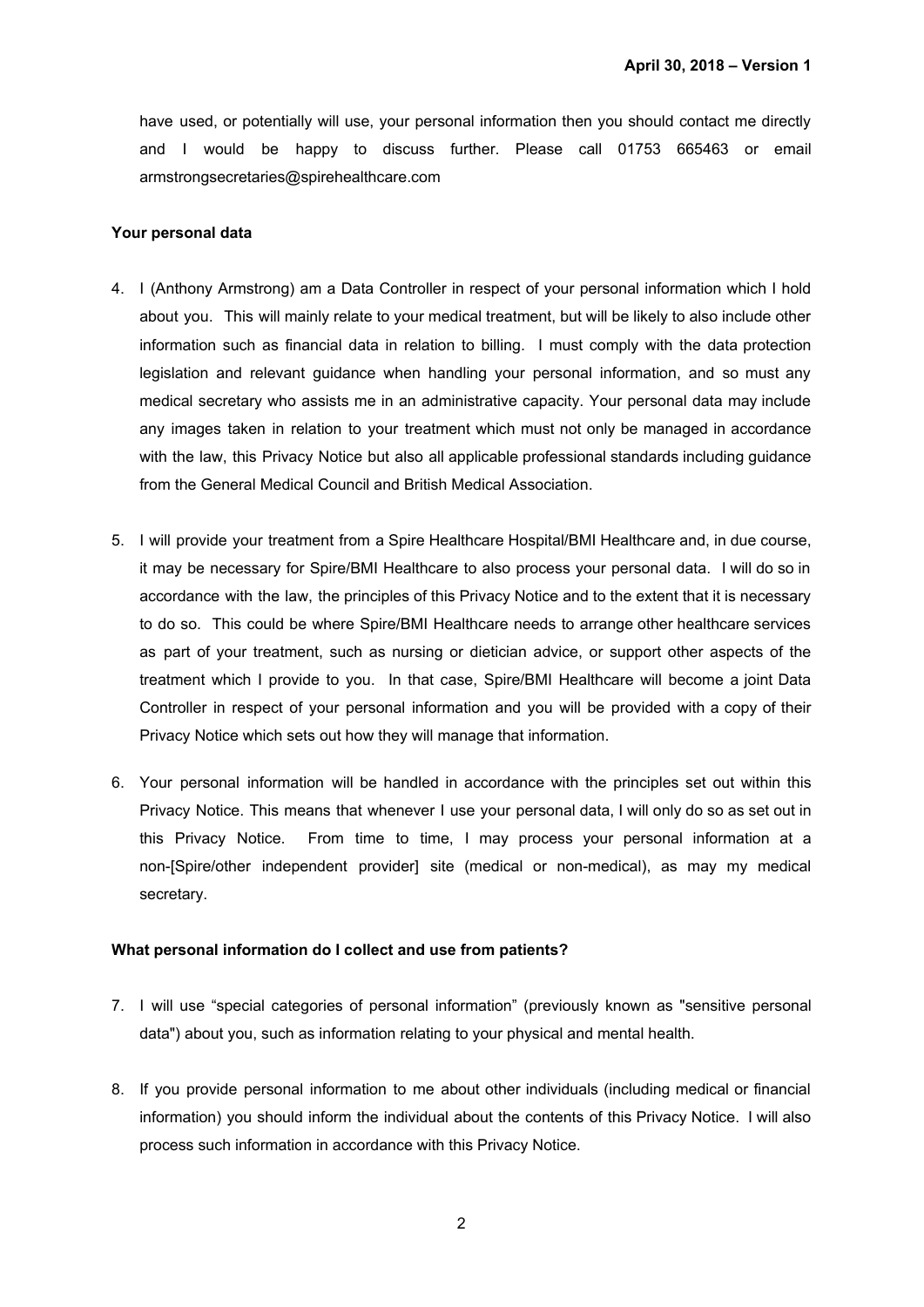9. In addition, you should note that in the event you amend data which I already hold about you (for instance by amending a pre-populated form) then I will update our systems to reflect the amendments. Our systems will continue to store historical data.

## **Personal information**

- 10. As one of my patients, the personal information I hold about you may include the following:
	- a) Name
	- b) Contact details, such as postal address, email address and telephone number (including mobile number)
	- c) Financial information, such as credit card details used to pay us and insurance policy details
	- d) Occupation
	- e) Emergency contact details, including next of kin
	- f) Background referral details

## **Special Categories Personal Information**

- 11. As one of my patients, I will hold information relating to your medical treatment which is known as a special category of personal data under the law, meaning that it must be handled even more sensitively. This may include the following:
	- a) Details of your current or former physical or mental health, including information about any healthcare you have received from other healthcare providers such as GPs, dentists or hospitals (private and/or NHS), which may include details of clinic and hospital visits, as well as medicines administered. I will provide further details below on the manner in which I handle such information.
	- b) Details of services you have received from me
	- c) Details of your nationality, race and/or ethnicity
	- d) Details of your religion
	- e) Details of any genetic data or biometric data relating to you
	- f) Data concerning your sex life and/or sexual orientation
- 12. The confidentiality of your medical information is important to me, and I make every effort to prevent unauthorised access to and use of information relating to your current or former physical and mental health (or indeed any of your personal information more generally). In doing so, I will comply with UK data protection law, including the Data Protection Act 2018 and all applicable medical confidentiality guidelines issued by professional bodies including, but not limited to, the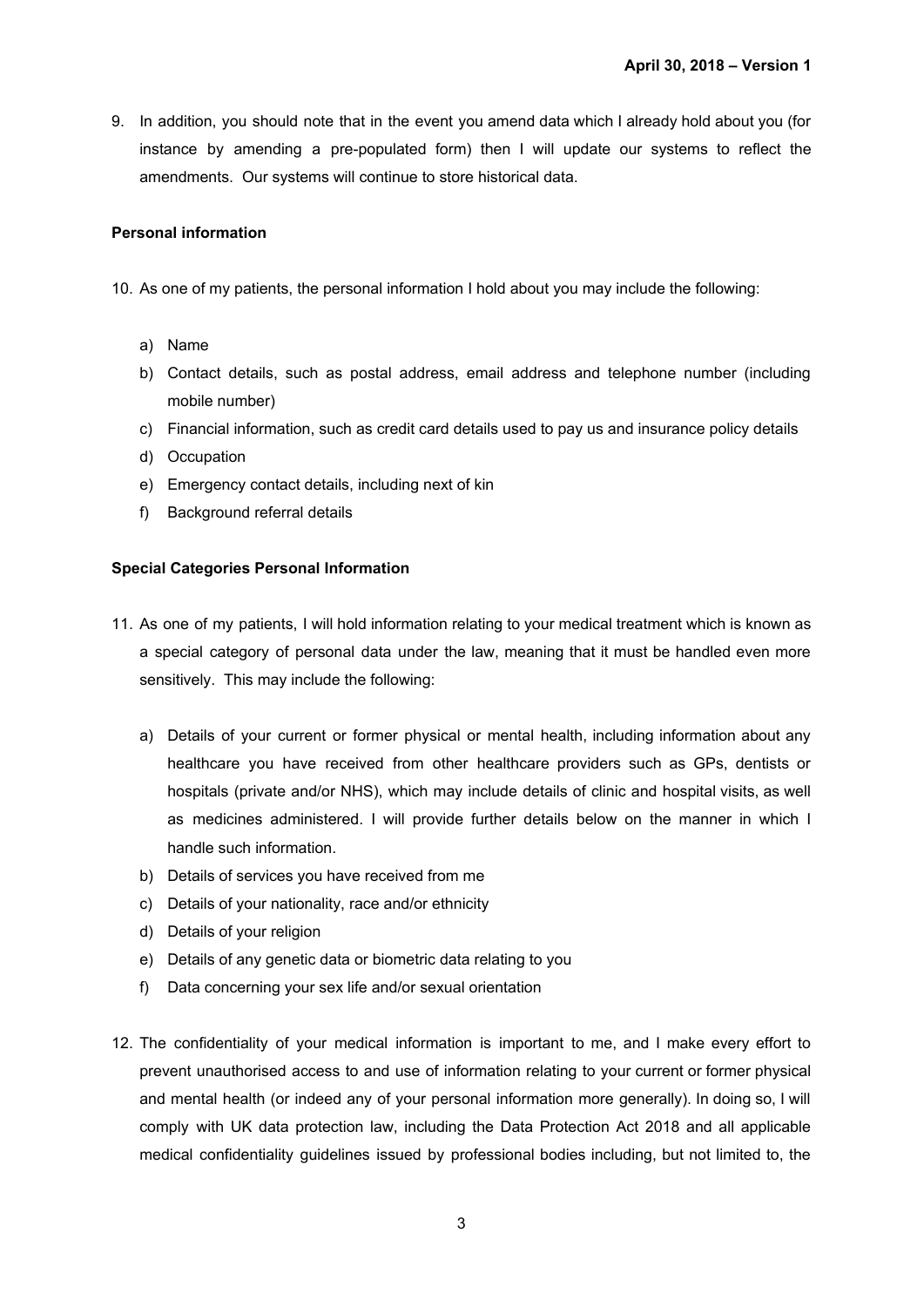General Medical Council and the Nursing and Midwifery Council.

13. From 25 May 2018, the current Data Protection Act will be replaced by the EU General Data Protection Regulation (**GDPR**) and a new Data Protection Act. All uses of your information will comply with the GDPR and the new Data Protection Act from that date onwards

## **How do I collect your information?**

14. I may collect personal information from a number of different sources including, but not limited to:

- a) GPs
- b) Dentists
- c) Other hospitals, both NHS and private (including Spire/other independent provider)
- d) Mental health providers
- e) Commissioners of healthcare services
- f) Other clinicians (including their medical secretaries)

## **Directly from you**

15. Information may be collected directly from you when:

- a) You enter into a contract with me or Spire/BMI Healthcare for the provision of healthcare services
- b) You use those services
- c) You complete enquiry forms on the Spire/BMI Healthcare website
- d) You submit a query to me including by email or by social media
- e) You correspond with me by letter, email, telephone incoming/outgoing calls or social media.
- f) You use BMI Healthcare GP or Dr Now.

### **From other healthcare organisations**

- 16. My patients will usually receive healthcare from other organisations, and so in order to provide you with the best treatment possible I may have to collect personal information about you from them. These may include:
	- a) Medical records from your GP
	- b) Medical records from other clinicians (including their medical secretaries)
	- c) Medical records from your dentist
	- d) Medical records from the NHS or any private healthcare organisation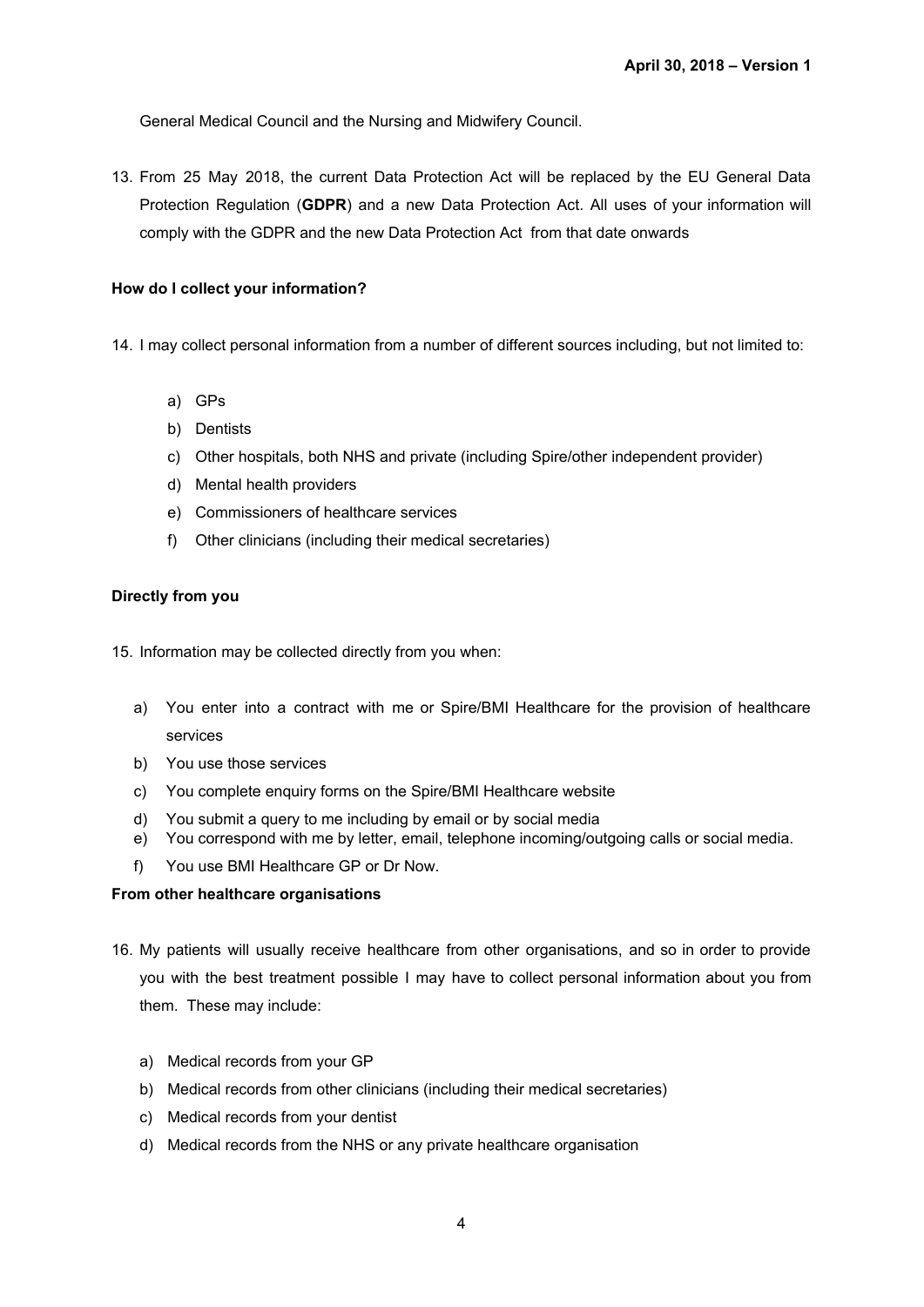17. Medical records include information about your diagnosis, clinic and hospital visits and medicines administered.

## **From third parties**

- 18. As detailed in the previous section, it is often necessary to seek information from other healthcare organisations. I may also collect information about you from third parties when:
	- a) You are referred to me for the provision of services including healthcare services
	- b) I liaise with your current or former employer, health professional or other treatment or benefit provider
	- c) I liaise with your family
	- d) I liaise with your insurance policy provider
	- e) I deal with experts (including medical experts) and other service providers about services you have received or are receiving from me
	- f) I deal with NHS health service bodies about services you have received or are receiving from us
	- g) I liaise with credit reference agencies
	- h) I liaise with debt collection agencies
	- i) I liaise with Government agencies, including the Ministry of Defence, the Home Office and HMRC

## **How will I communicate with you?**

- 19. I may communicate with you in a range of ways, including by telephone, SMS, email, and / or post. If I contact you using the telephone number(s) which you have provided (landline and/or mobile), and you are not available which results in the call being directed to a voicemail and/or answering service, I may leave a voice message on your voicemail and/or answering service as appropriate, and including only sufficient basic details to enable you to identify who the call is from, very limited detail as to the reason for the call and how to call me back.
- 20. However:
	- a) to ensure that I provide you with timely updates and reminders in relation to your healthcare (including basic administration information and appointment information (including reminders)), I may communicate with you by SMS and/or unencrypted email (where you have provided me with your SMS or email address) in each case where you have expressed a preference in the patient registration form to be contacted by email.
	- b) to provide you with your medical information (including test results and other clinical updates) and/or invoicing information, I may communicate with you by email (which will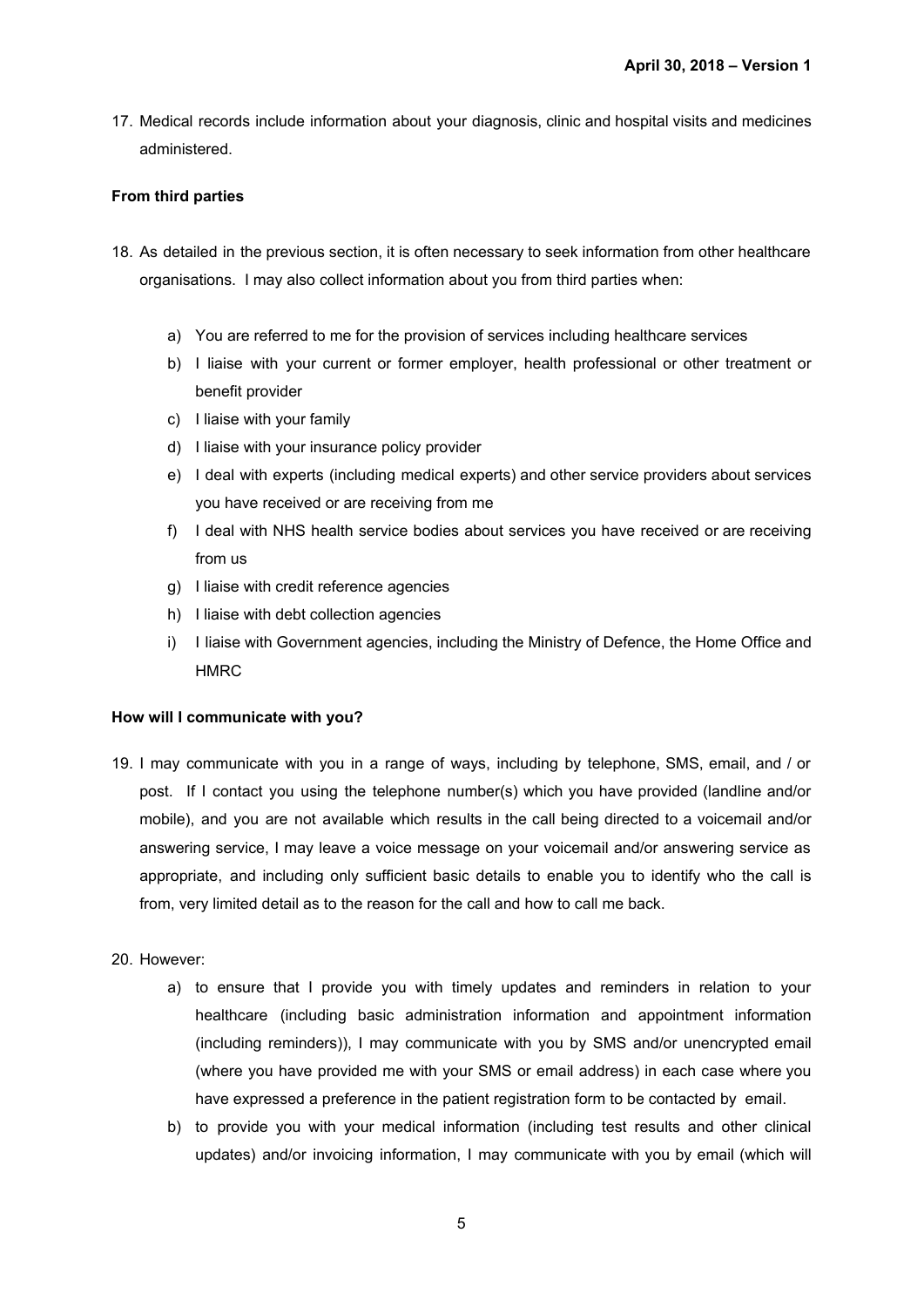be encrypted) where you have provided me with your email address and have expressed a preference in the patient registration form to be contacted by email. The first time I send you any important encrypted email that I am not also sending by post or which requires action to be taken, I will endeavour to contact you separately to ensure that you are able to access the encrypted email you are sent.

21. Please note that although providing your mobile number and email address and stating a preference to be communicated by a particular method will be taken as an affirmative confirmation that you are happy for us to contact you in that manner, I am not relying on your consent to process your personal data in order to correspond with you about your treatment. As set out further below, processing your personal data for those purposes is justified on the basis that it is necessary to provide you with healthcare service.

### **What are the purposes for which your information is used?**

- 22. I may 'process' your information for a number of different purposes, which is essentially the language used by the law to mean using your data. Each time I use your data I must have a legal justification to do so. The particular justification will depend on the purpose of the proposed use of your data. When the information that we process is classed as a "special category of personal information", I must have a specific additional legal justification in order to use it as proposed.
- 23. Generally I will rely on the following legal justifications, or 'grounds':
	- a) Taking steps at your request so that you can enter into a contract with me to receive healthcare services from us.
	- b) For the purposes of providing you with healthcare pursuant to a contract between you and I. I will rely on this for activities such as supporting your medical treatment or care and other benefits, supporting your nurse, carer or other healthcare professional and providing other services to you.
	- c) I have an appropriate business need to process your personal information and such business need does not cause harm to you. I will rely on this for activities such as quality assurance, maintaining my business records, monitoring outcomes and responding to any complaints.
	- d) I have a legal or regulatory obligation to use such personal information.
	- e) I need to use such personal information to establish, exercise or defend my legal rights.
	- f) You have provided your consent to my use of your personal information.
- 24. Note that failure to provide your information further to a contractual requirement with me may mean that I am unable to set you up as a patient or facilitate the provision of your healthcare.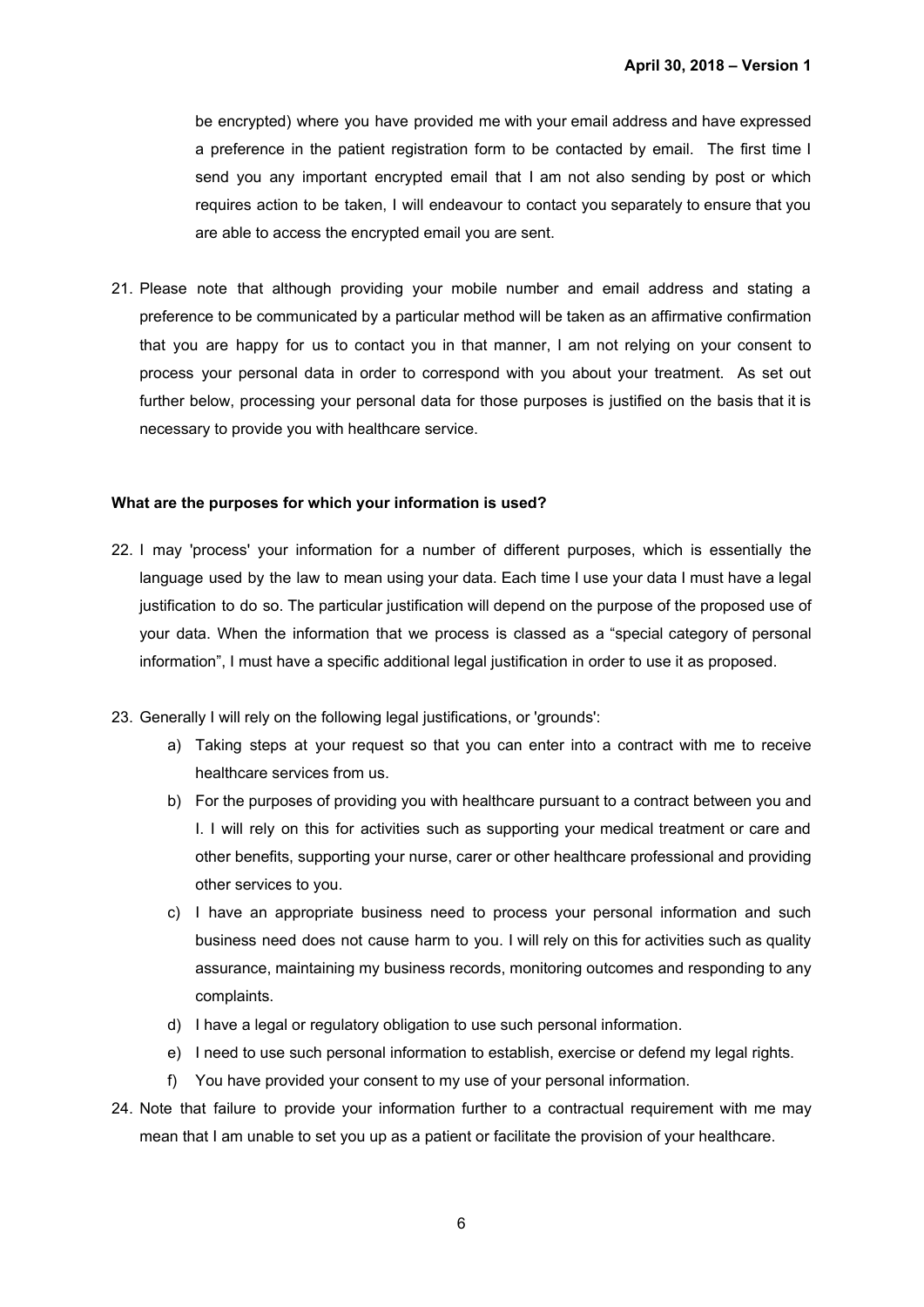25. I provide further detail on these grounds in the sections below.

### *Appropriate business needs*

26. One legal ground for processing personal data is where I do so in pursuit of legitimate interests and those interests are not overridden by your privacy rights. Where I refer to use for my appropriate business needs, I am are relying on this legal ground.

### **The right to object to other uses of your personal data**

27. You have a range of rights in respect of your personal data, as set out in detail in sections 58. This includes the right to object to me using your personal information in a particular way (such as sharing that information with third parties), and I must stop using it in that way unless specific exceptions apply. This includes, for example, if it is necessary to defend a legal claim brought against me, or it is otherwise necessary for the purposes of your ongoing treatment.

**You will find details of my legal grounds for each of our processing purposes below. I have set out individually those purposes for which I will use your personal information, and under** each one I set out the legal justifications, or grounds, which allow me to do so. You will note **that I have set out a legal ground, as well as an 'additional' legal ground for special categories of personal information. This is because I have to demonstrate additional legal grounds where using information which relates to a person's healthcare, as I will be the majority of the times I use your personal information.**

# *Purpose 1: To set you up as my patient, including carrying out fraud, credit, anti-money laundering and other regulatory checks*

- 28. As is common with most business, I have to carry out necessary checks in order for you to become a patient. These include standard background checks, which I cannot perform without using your personal information.
- 29. **Legal ground:** Taking the necessary steps so that you can enter into a contract with me for the delivery of healthcare.
- 30. **Additional legal ground for special categories of personal information**: The use is necessary for reasons of substantial public interest, and it is also in my legitimate interests to do so.

### *Purpose 2: To provide you with healthcare and related services*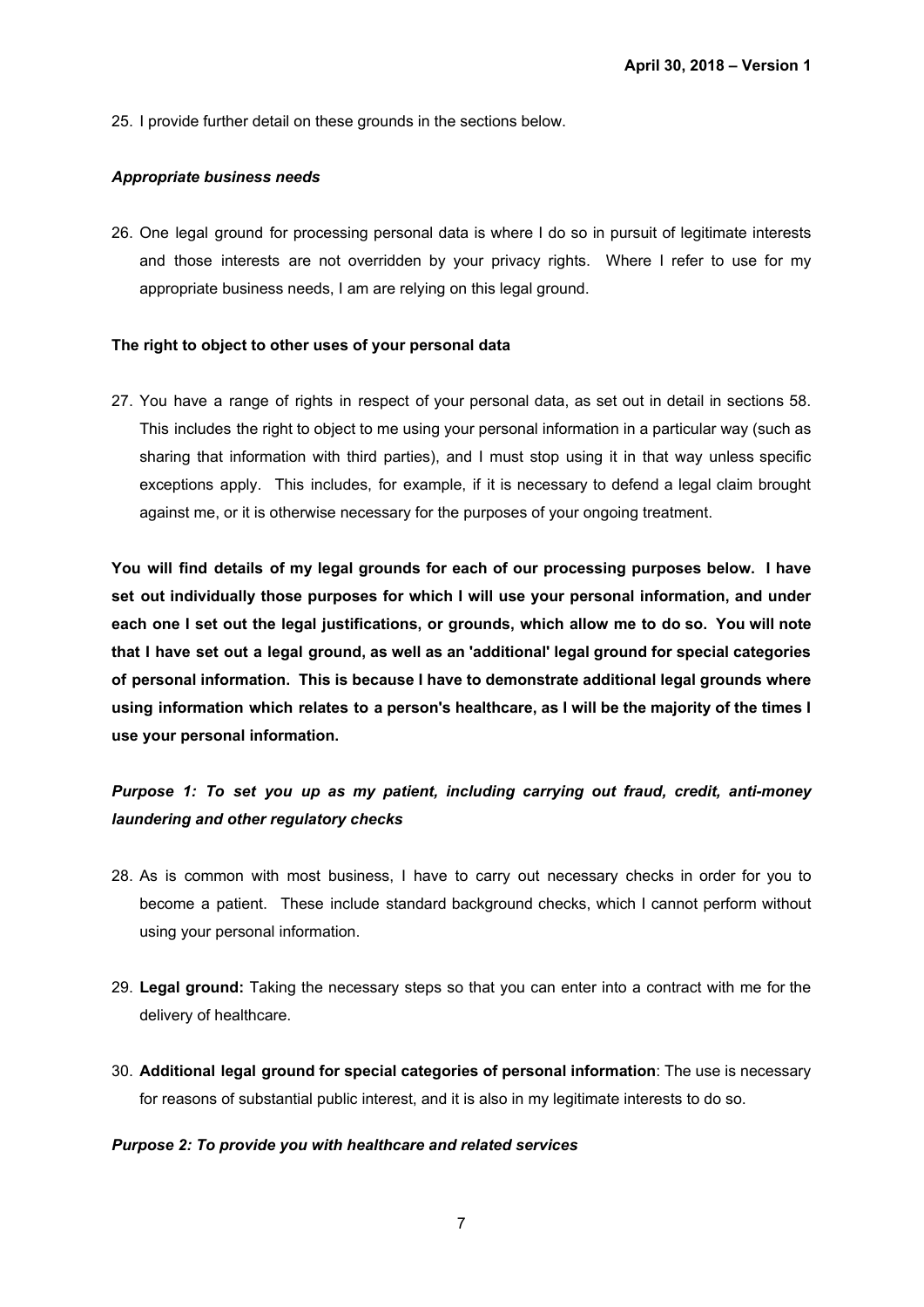31. Clearly, the reason you come to me is to provide you with healthcare, and so I have to use your personal information for that purpose.

## 32. **Legal grounds:**

- a) Providing you with healthcare and related services
- b) Fulfilling my contract with you for the delivery of healthcare

## 33. **Additional legal grounds for special categories of personal information**:

- a) I need to use the data in order to provide healthcare services to you
- b) The use is necessary to protect your vital interests where you are physically or legally incapable of giving consent

# *Purpose 3: For account settlement purposes*

34. I will use your personal information in order to ensure that your account and billing is fully accurate and up-to-date

## 35. **Legal grounds:**

- a) My providing you healthcare and other related services
- b) Fulfilling my contract with you for the delivery of healthcare
- c) My having an appropriate business need to use your information which does not overly prejudice you
- d) Your consent

## 36. **Additional legal grounds for special categories of personal information**:

- a) I need to use the data in order to provide healthcare services to you
- b) The use is necessary in order for me to establish, exercise or defend my legal rights
- c) Your consent

## **Purpose 4: For medical audit/research purposes**

## **Clinical audit**

37. I may process your personal data for the purposes of local clinical audit – i.e. an audit carried out by myself or my direct team for the purposes of assessing outcomes for patients and identifying improvements which could be made for the future. I am able to do so on the basis of my legitimate interest and the public interest in statistical and scientific research, and with appropriate safeguards in place. You are, however, entitled to object to my using your personal data for this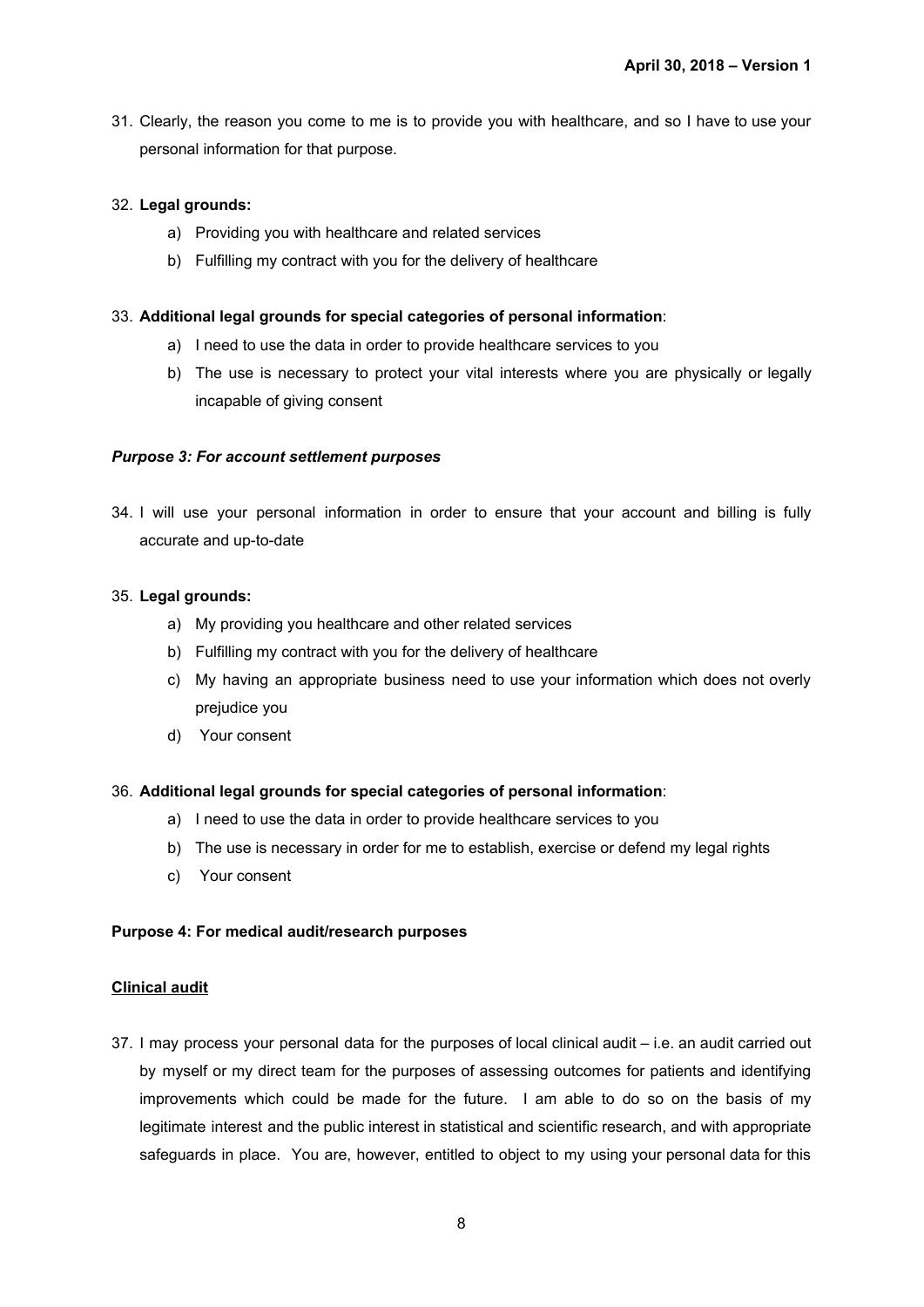purpose, and as a result of which I would need to stop doing so. If you would like to raise such an objection then please contact me using the details provided in paragraph 3 above.

38. I may also be asked to share information with U.K. registries for which ethical approval is not necessarily required but which form part of the National Clinical Audit programme, hosted by NHS England and who provide a list of National Clinical Audit and Clinical Outcome Review programmes and other quality improvement programmes which we should prioritise for participation. I may do so without your consent provided that the particular audit registry has received statutory approval, or where the information will be provided in a purely anonymous form, otherwise your consent will be needed and either I will seek this from you or the registry themselves will do so. The registries which I regularly share data with are the Pan-Surgical Electronic Logbook for the UK & Ireland.

## **Medical research**

- 39. I may also be asked to participate in medical research and share data with ethically approved third party research organisations.
- 40. I will share your personal data only to the extent that it is necessary to do so in assisting research and as permitted by law. Some research projects will have received statutory approval such that consent may not be required in order to use your personal data. In those circumstances, your personal will be shared on the basis that:

# **Legal grounds:**

a) I have a legitimate interest in helping with medical research and have put appropriate safeguards in place to protect your privacy

## **Additional legal grounds for special categories of personal information:**

- b) The processing is necessary in the public interest for statistical and scientific research purposes
- 41. In the event that consent is required then either I will seek this from you, or the research agency will do so.

*Purpose 5: Communicating with you and resolving any queries or complaints that you might have.*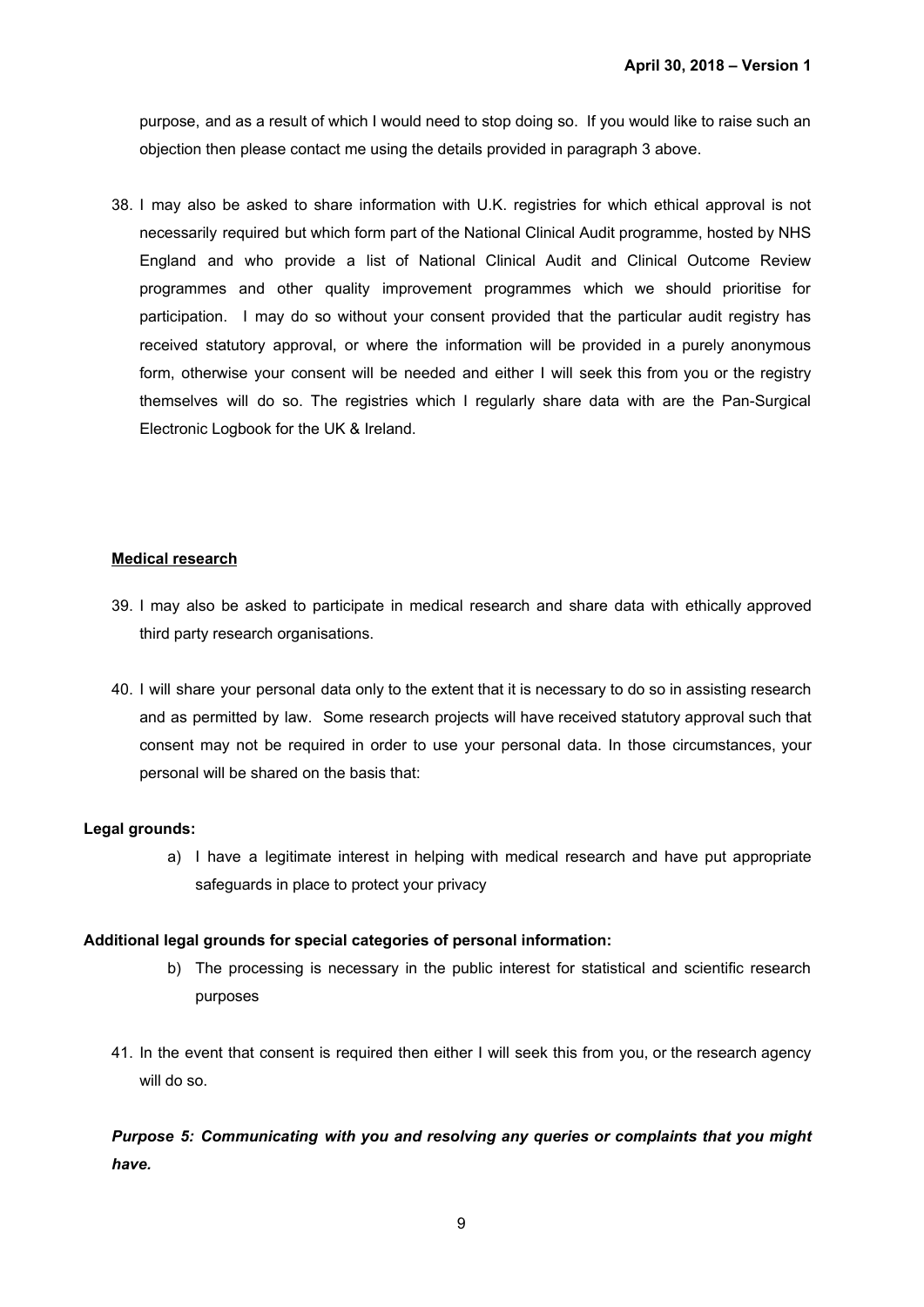42. From time to time, patients may raise queries, or even complaints, with me and [Spire/other independent provider] and I take those communications very seriously. It is important that I am able to resolve such matters fully and properly and so I, as well as [Spire/other independent provider] will need to use your personal information in order to do so.

## 43. **Legal grounds:**

- a) Providing you with healthcare and other related services
- b) Having an appropriate business need to use your information which does not overly prejudice you

## 44. **Additional legal grounds for special categories of personal information**:

- a) The use is necessary for the provision of healthcare or treatment pursuant to a contract with a health professional
- b) The use is necessary in order for me to establish, exercise or defend my legal rights

# *Purpose 6: Communicating with any other individual that you ask us to update about your care and updating other healthcare professionals about your care.*

45. In addition, other healthcare professionals or organisations may need to know about your treatment in order for them to provide you with safe and effective care, and so I may need to share your personal information with them. Further details on the third parties who may need access to your information is set out at section 58 below.

## 46. **Legal grounds:**

- a) Providing you with healthcare and other related services
- b) I have a legitimate interest in ensuring that other healthcare professionals who are routinely involved in your care have a full picture of your treatment

## 47. **Additional legal ground for special categories of personal information:**

- a) I need to use the data in order to provide healthcare services to you
- b) The use is necessary for reasons of substantial public interest under UK law
- c) The use is necessary in order for me to establish, exercise or defend my legal rights
- 48. I also participate in initiatives to monitor safety and quality, helping to ensure that patients are getting the best possible outcomes from their treatment and care. The Competition and Markets Authority Private Healthcare Market Investigation Order 2014 established the Private Healthcare Information Network ("**PHIN**"), as an organisation who will monitor outcomes of patients who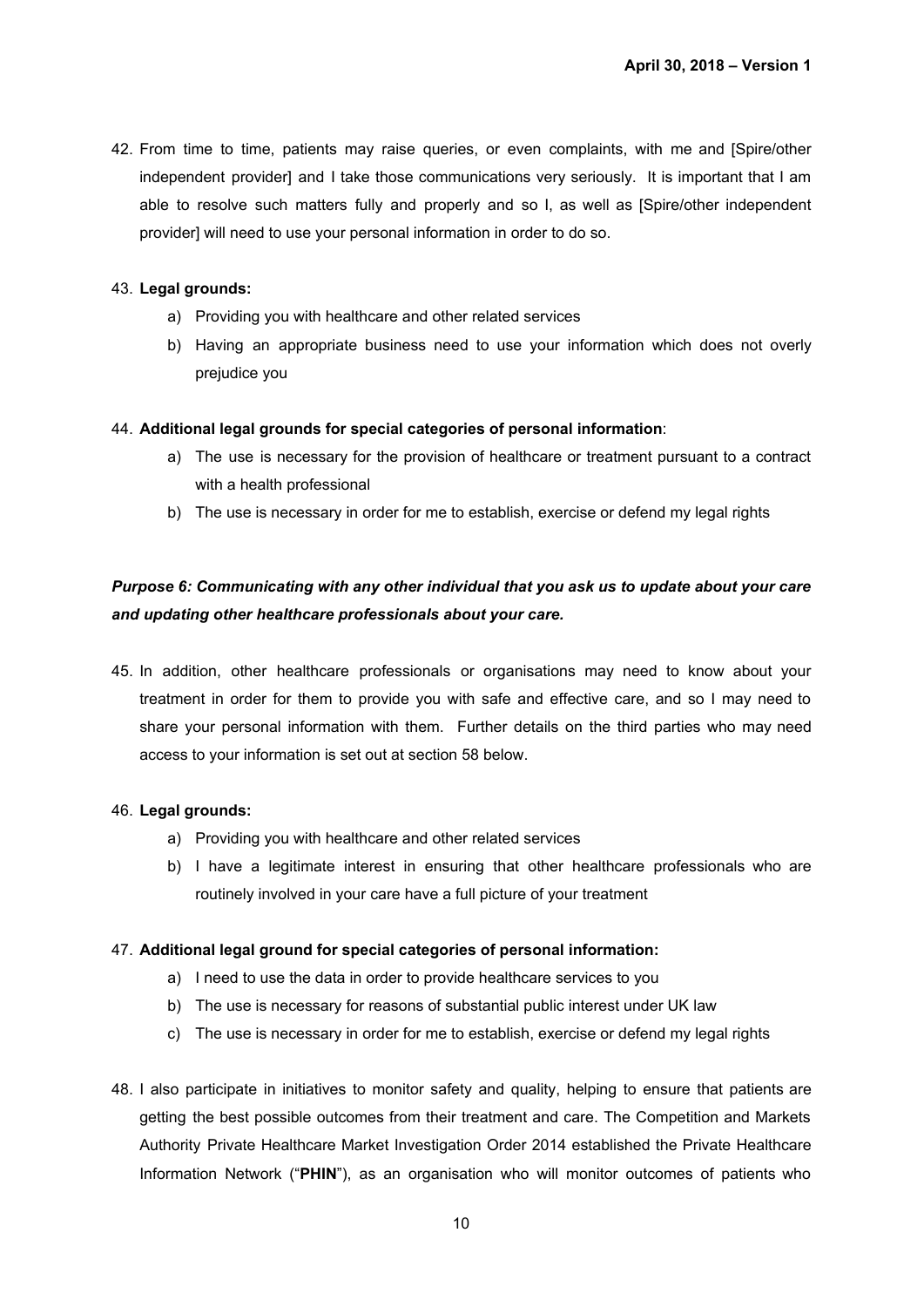receive private treatment. Under Article 21 of that Order, I am required to provide PHIN with information related to your treatment, including your NHS Number in England and Wales, CHI Number in Scotland or Health and Care Number in Northern Ireland), the nature of your procedure, whether there were any complications such as infection or the need for readmission/admission to a NHS facility and also the feedback you provided as part of any PROMs surveys. PHIN will use your information in order to share it with the NHS, and track whether you have received any follow-up treatment. I will only share this information with PHIN if you have provided your consent for me to do so.

49. The records that I share may contain personal and medical information about patients, including you. PHIN, like me, will apply the highest standards of confidentiality to personal information in accordance with data protection laws and the duty of confidentiality. Any information that is published by PHIN will always be in anonymised statistical form and will not be shared or analysed for any purpose other than those stated. Further information about how PHIN uses information, including its Privacy Notice, is available at [www.phin.org.uk](http://www.phin.org.uk/).

# *Purpose 7: Complying with our legal or regulatory obligations, and defending or exercising our legal rights*

50. As a provider of healthcare, I am subject to a wide range of legal and regulatory responsibilities which is not possible to list fully here. I may be required by law or by regulators to provide personal information, and in which case I will have a legal responsibility to do so. From time to time, clinicians are unfortunately also the subject of legal actions or complaints. In order to fully investigate and respond to those actions, it is necessary to access your personal information (although only to the extent that it is necessary and relevant to the subject-matter).

## 51. **Legal grounds:**

a) The use is necessary in order for us to comply with our legal obligations

### 52. **Additional legal ground for special categories of personal information:**

- a) I need to use the data in order for others to provide informed healthcare services to you
- b) The use is necessary for reasons of the provision of health or social care or treatment or the management of health or social care systems
- c) The use is necessary for establishing, exercising or defending legal claims
- 53. I am also required by law to conduct audits of health records, including medical information, for quality assurance purposes. Your personal and medical information will be treated in accordance with guidance issued by the Care Quality Commission (England), Health Inspectorate Wales and Healthcare Improvement Scotland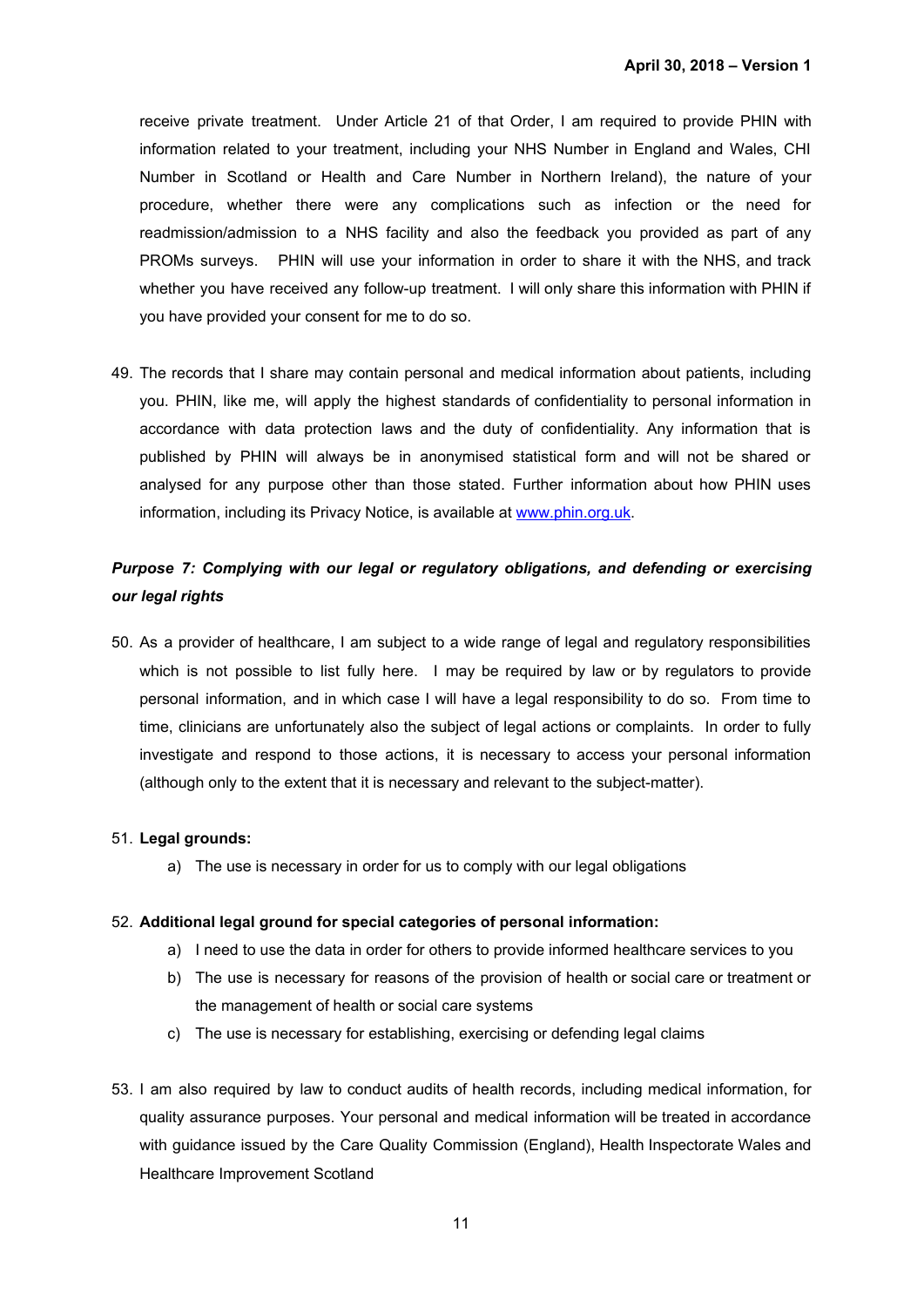*Purpose 8: Managing my business operations such as maintaining accounting records, analysis of financial results, internal audit requirements, receiving professional advice (e.g. tax or legal advice)*

54. In order to do this, I will not need to use your special categories of personal information and so I have not identified the additional ground to use your information for this purpose.

# 55. **Legal grounds**:

a) My having an appropriate business need to use your information which does not overly prejudice you

*Purpose 9: Provide marketing information to you (including information about other products and services offered by selected third-party partners) in accordance with preferences you have expressed email .*

56. As a provider of private healthcare services, I need to carry out marketing but am mindful of your rights and expectations in that regard. As a result, I will only provide you with marketing which is relevant to my business and only where you have specifically confirmed your consent to do so.

## 57. **Legal grounds:**

- a) My having an appropriate business need to use your information which does not overly prejudice you
- b) You have provided your consent

## *Disclosures to third parties*:

- 58. I may disclose your information to the third parties listed below for the purposes described in this Privacy Notice. This might include:
	- a) A doctor, nurse, carer or any other healthcare professional involved in your treatment
	- b) Other members of support staff involved in the delivery of your care, like receptionists and porters
	- c) Anyone that you ask me to communicate with or provide as an emergency contact, for example your next of kin or carer
	- d) NHS organisations, including NHS Resolution, NHS England, Department of Health
	- e) Other private sector healthcare providers
	- f) Your GP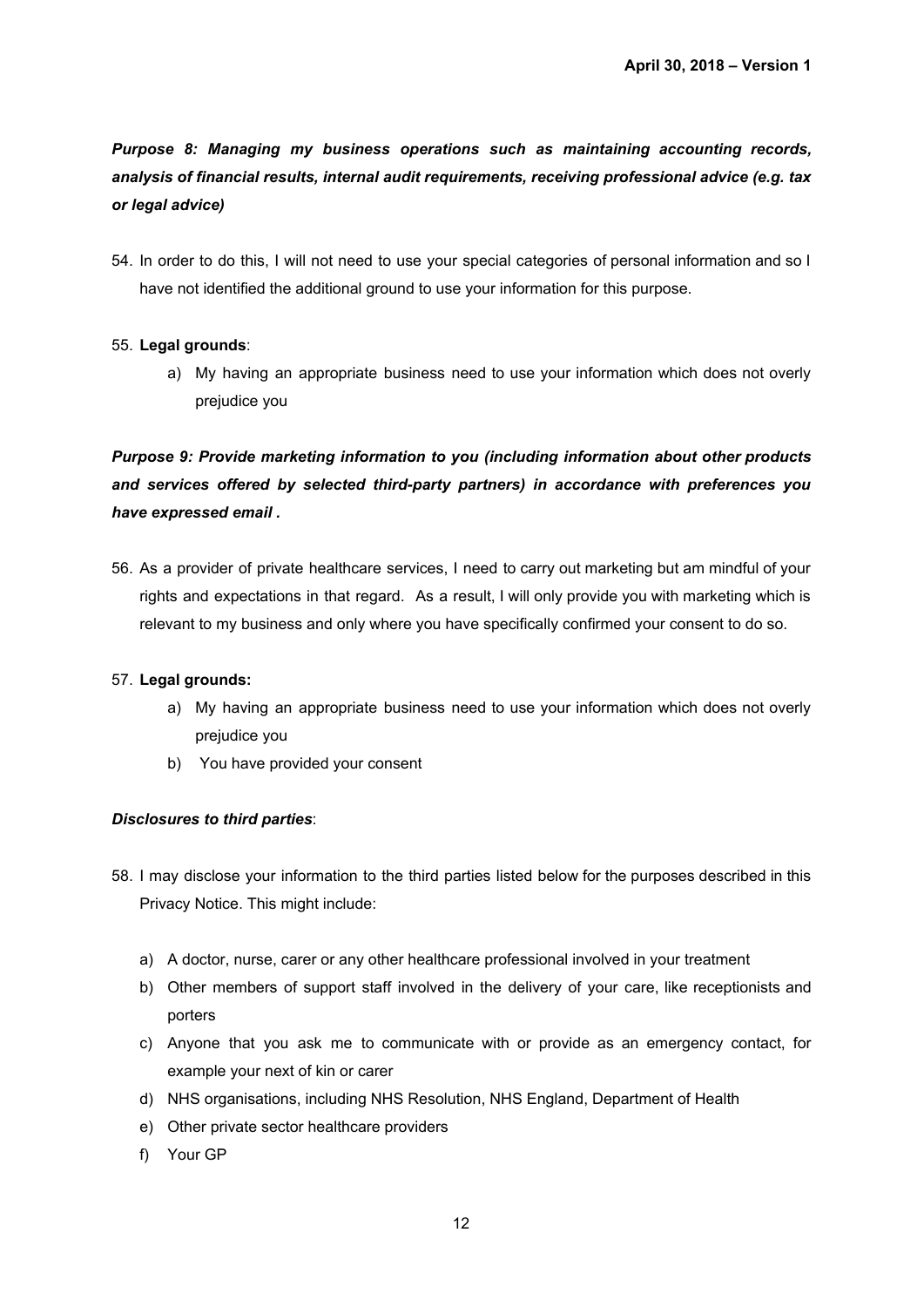- g) Your dentist
- h) Other clinicians (including their medical secretaries)
- i) Third parties who assist in the administration of your healthcare, such as insurance companies
- j) Private Healthcare Information Network
- k) National and other professional research/audit programmes and registries, as detailed under purpose 4 above
- l) Government bodies, including the Ministry of Defence, the Home Office and HMRC
- m) Our regulators, like the Care Quality Commission, Health Inspectorate Wales and Healthcare Improvement Scotland
- n) The police and other third parties where reasonably necessary for the prevention or detection of crime
- o) Our insurers
- p) Debt collection agencies
- q) Credit referencing agencies
- r) Our third party services providers such as IT suppliers, actuaries, auditors, lawyers, marketing agencies, document management providers and tax advisers
- s) Selected third parties in connection with any sale, transfer or disposal of our business
- t) I may also use your personal information to provide you with information about products or services which may be of interest to you where you have provided your consent for me to do so.
- 59. I may communicate with these third parties in a variety of ways including, but not limited to, email, post, fax and telephone.

### **What marketing activities do I carry out?**

- 60. I may also use your personal information to provide you with information about products or services which may be of interest to you where you have provided your consent for me to do so.
- 61. If you no longer wish to receive marketing emails, you can click on the "unsubscribe" link that appears in all of my emails, otherwise you can always contact me using the details set out in section 3 to update your contact preferences.
- 62. If you no longer wish to receive non-website based marketing information, please contact me.

### **Automated Decision Making**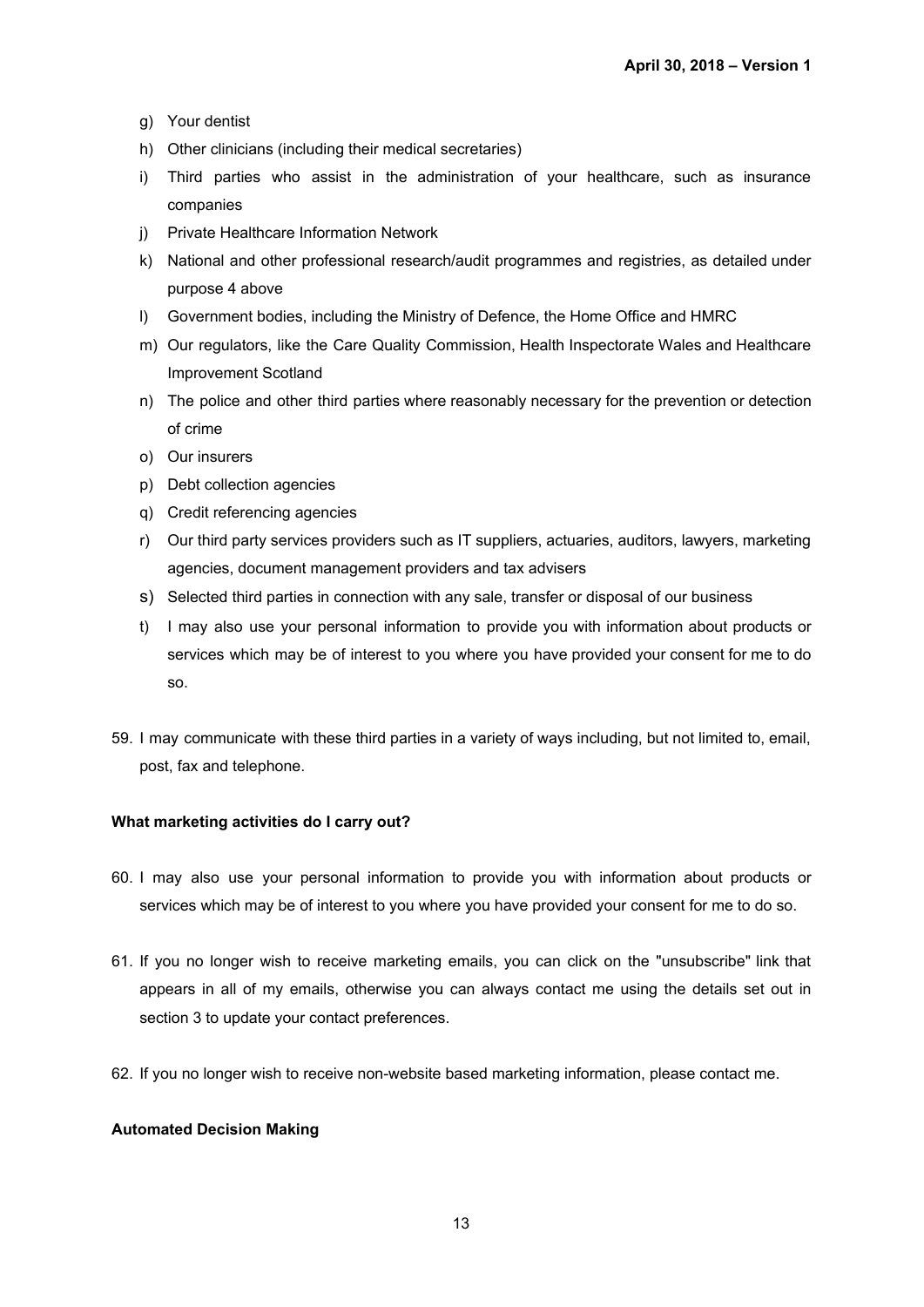63. An automated decision is a decision made by computer without any human input, and there will be no automated decision-making in relation to your treatment or other decisions which will produce legal or similarly significant effects.

### **How long do I keep personal information for?**

- 64. I will only keep your personal information for as long as reasonably necessary to fulfil the relevant purposes set out in this Privacy Notice and in order to comply with my legal and regulatory obligations.
- 65. If you would like further information regarding the periods for which your personal information will be stored, please contact me using the details outlined in section 3.

### **International data transfers**

- 66. I (or third parties acting on my behalf) may store or process information that we collect about you in countries outside the European Economic Area ("**EEA**"). Where I make a transfer of your personal information outside of the EEA I will take the required steps to ensure that your personal information is protected.
	- a) To the extent that it is necessary to do so, I may transfer your personal data outside of the EEA to: N/A
- 67. I will only do so to the extent that it is relevant and necessary. . Under certain circumstances, I may request your consent for such a transfer.
- 68. If you would like further information regarding the steps I take to safeguard your personal information, please contact me using the details provided in section 3 above.
- 69. Please note that we have listed above the current common transfers of personal data outside of the EEA but it may be necessary, in future, to transfer such data for other purposes. In the event that it is necessary to do so, we will update this Privacy Notice.

## **Your rights**

70. Under data protection law you have certain rights in relation to the personal information that I hold about you. These include rights to know what information I hold about you and how it is used. You may exercise these rights at any time by contacting me using the details provided at section 3 above.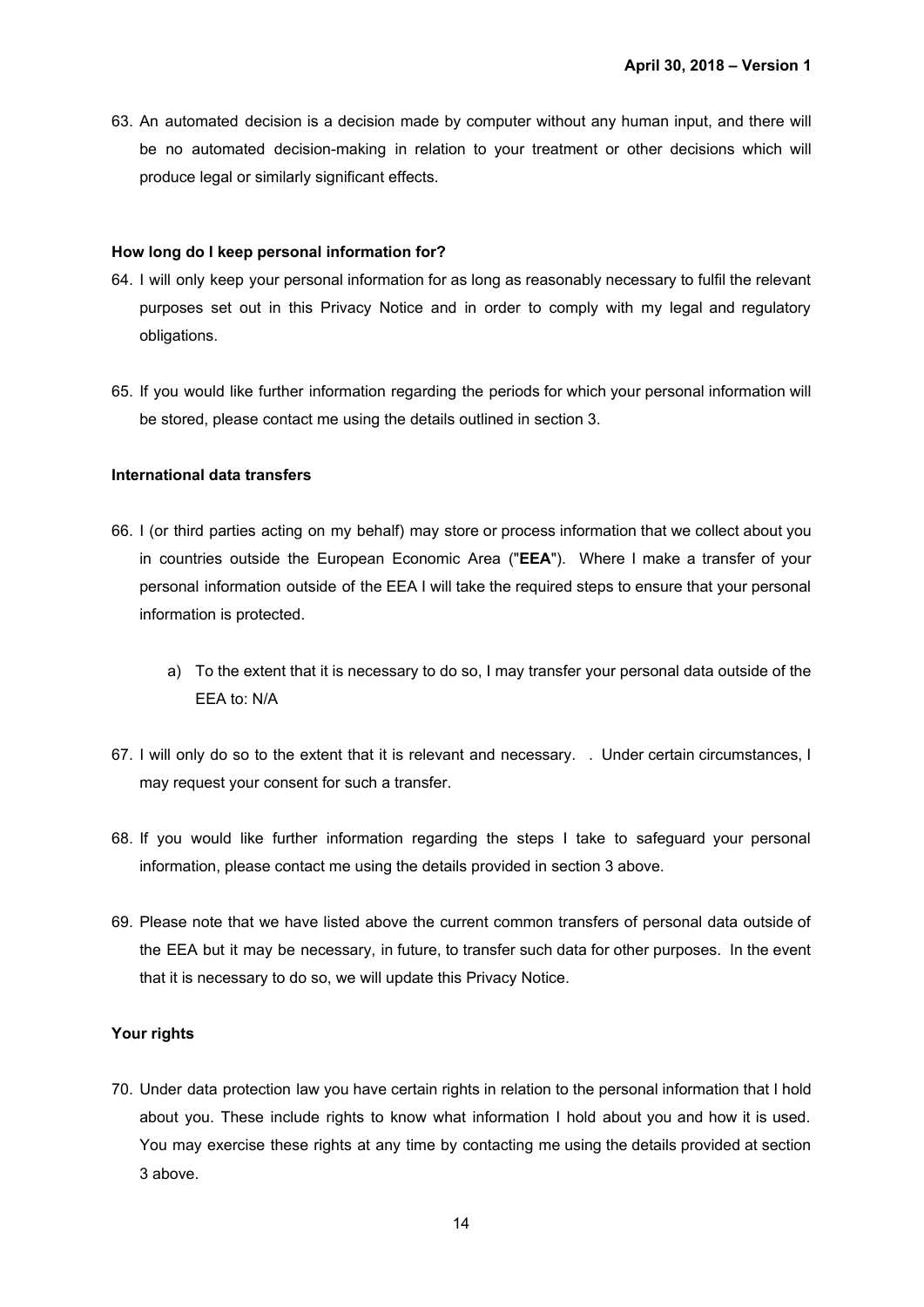- 71. There will not usually be a charge for handling a request to exercise your rights.
- 72. If I cannot comply with your request to exercise your rights we will usually tell you why.
- 73. There are some special rules about how these rights apply to health information as set out in legislation including the Data Protection Act (current and future), the General Data Protection Regulation as well as any secondary legislation which regulates the use of personal information.
- 74. If you make a large number of requests or it is clear that it is not reasonable for me to comply with a request then we do not have to respond. Alternatively, I can charge for responding.

# **Your rights include:**

## *The right to access your personal information*

- 75. You are usually entitled to a copy of the personal information I hold about you and details about how I use it.
- 76. Your information will usually be provided to you in writing, unless otherwise requested. If you have made the request electronically (e.g. by email) the information will be provided to you by electronic means where possible.
- 77. Please note that in some cases I may not be able to fully comply with your request, for example if your request involves the personal data of another person and it would not be fair to that person to provide it to you.
- 78. You are entitled to the following under data protection law.
	- 1. Under Article 15(1) of the GDPR I must usually confirm whether I have personal information about you. If I do hold personal information about you I usually need to explain to you:
		- i. The purposes for which I use your personal information
		- ii. The types of personal information I hold about you
		- iii. Who your personal information has been or will be shared with, including in particular organisations based outside the EEA.
		- iv. If your personal information leaves the EU, how I will make sure that it is protected
		- v. Where possible, the length of time I expect to hold your personal information. If that is not possible, the criteria I use to determine how long I hold your information for
		- vi. If the personal data I hold about you was not provided by you, details of the source of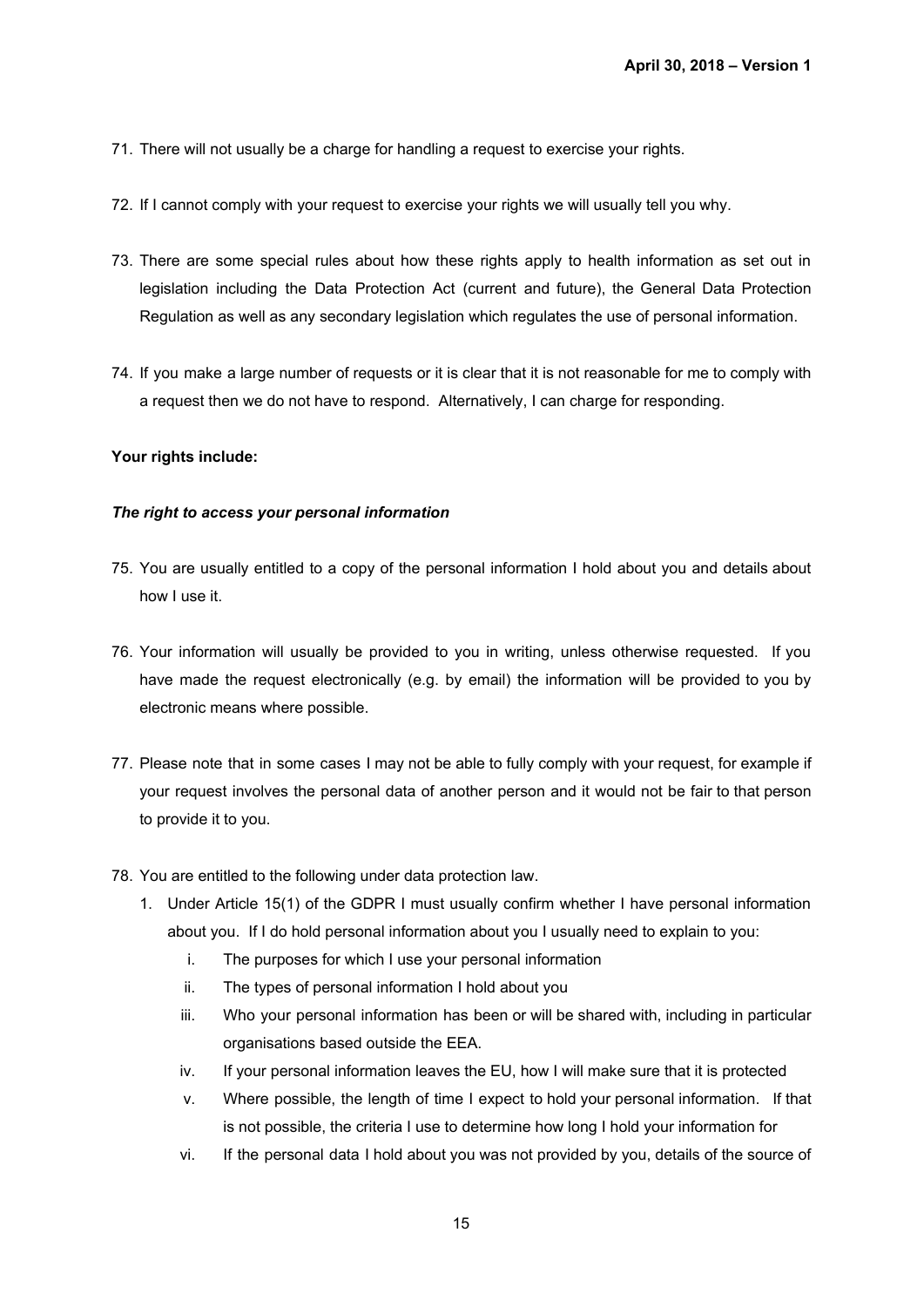the information

- vii. Whether I make any decisions about you solely by computer and if so details of how those decision are made and the impact they may have on you
- viii. Your right to ask me to amend or delete your personal information
- ix. Your right to ask me to restrict how your personal information is used or to object to my use of your personal information
- x. Your right to complain to the Information Commissioner's Office
- 2. I also need to provide you with a copy of your personal data, provided specific exceptions and exemptions do not apply.

## *The right to rectification*

79. I take reasonable steps to ensure that the information I hold about you is accurate and complete. However, if you do not believe this is the case, you can ask me to update or amend it.

## *The right to erasure (also known as the right to be forgotten)*

- 80. I may update this Privacy Notice from time to time to ensure that it remains accurate, and the most up-to-date version can always be found at **[www.anthonyarmstrong.co.uk](http://www.anthonyarmstrong.co.uk/)** or [www.berkshirehandsurgery.com](http://www.berkshirehandsurgery.com/)
- 81. In the event that there are any material changes to the manner in which your personal information is to be used then I will provide you with an updated copy of this Privacy Notice.
- 82. In some circumstances, you have the right to request that I delete the personal information I hold about you. However, there are exceptions to this right and in certain circumstances I can refuse to delete the information in question. In particular, for example, I do not have to comply with your request if it is necessary to keep your information in order to perform tasks which are in the public interest, including public health, or for the purposes of establishing, exercising or defending legal claims.

## *The right to restriction of processing*

83. In some circumstances, I must "pause" our use of your personal data if you ask me to do so, although I do not have to comply with all requests to restrict my use of your personal information. In particular, for example, I do not have to comply with your request if it is necessary to keep your information in order to perform tasks which are in the public interest, including public health, or for the purposes of establishing, exercise or defending legal claims.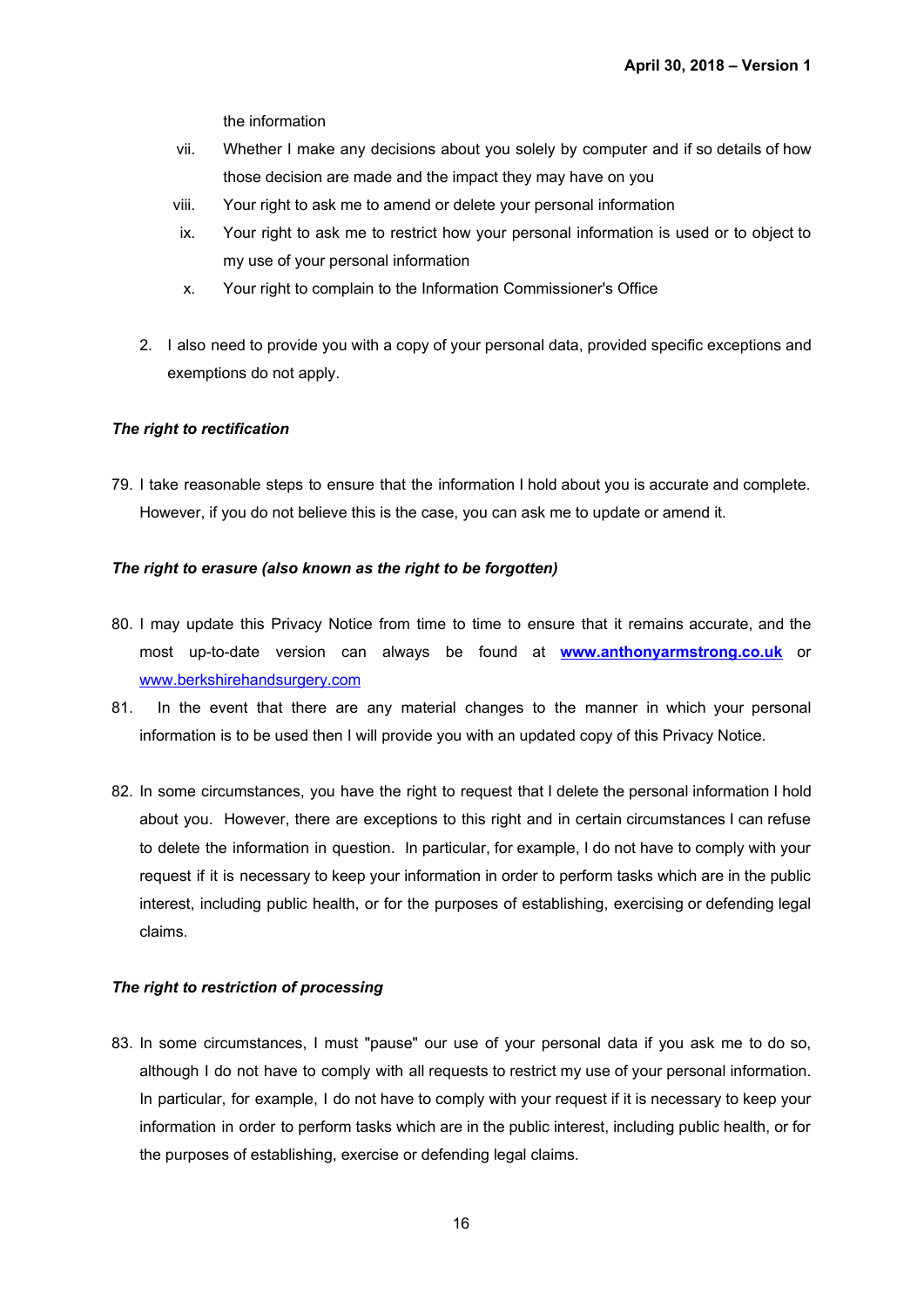# *The right to data portability*

84. In some circumstances, I must transfer personal information that you have provided to you or (if this is technically feasible) another individual/ organisation of your choice. The information must be transferred in an electronic format.

# *The right to object to marketing*

85. You can ask me to stop sending you marketing messages at any time and I must comply with your request. You can do this by contacting me using the details provided at section 3 above.

# *The right not to be subject to automatic decisions (i.e. decisions that are made about you by computer alone)*

- 86. You have a right to not be subject to automatic decisions (i.e. decisions that are made about you by computer alone) that have a legal or other significant effect on you.
- 87. Please see section 80 for detail about when we may make automatic decisions about you.
- 88. If you have been subject to an automated decision and do not agree with the outcome, you can challenge the decision.

## *The right to withdraw consent*

89. In some cases I may need your consent in order for my use of your personal information to comply with data protection legislation. Where we do this, you have the right to withdraw your consent to further use of your personal information. You can do this by contacting me using the details provided at section 3 above.

## *The right to complain to the Information Commissioner's Office*

- 90. You can complain to the Information Commissioner's Office if you are unhappy with the way that I have dealt with a request from you to exercise any of these rights, or if you think I have not complied with our legal obligations.
- 91. More information can be found on the Information Commissioner's Office website: <https://ico.org.uk/>